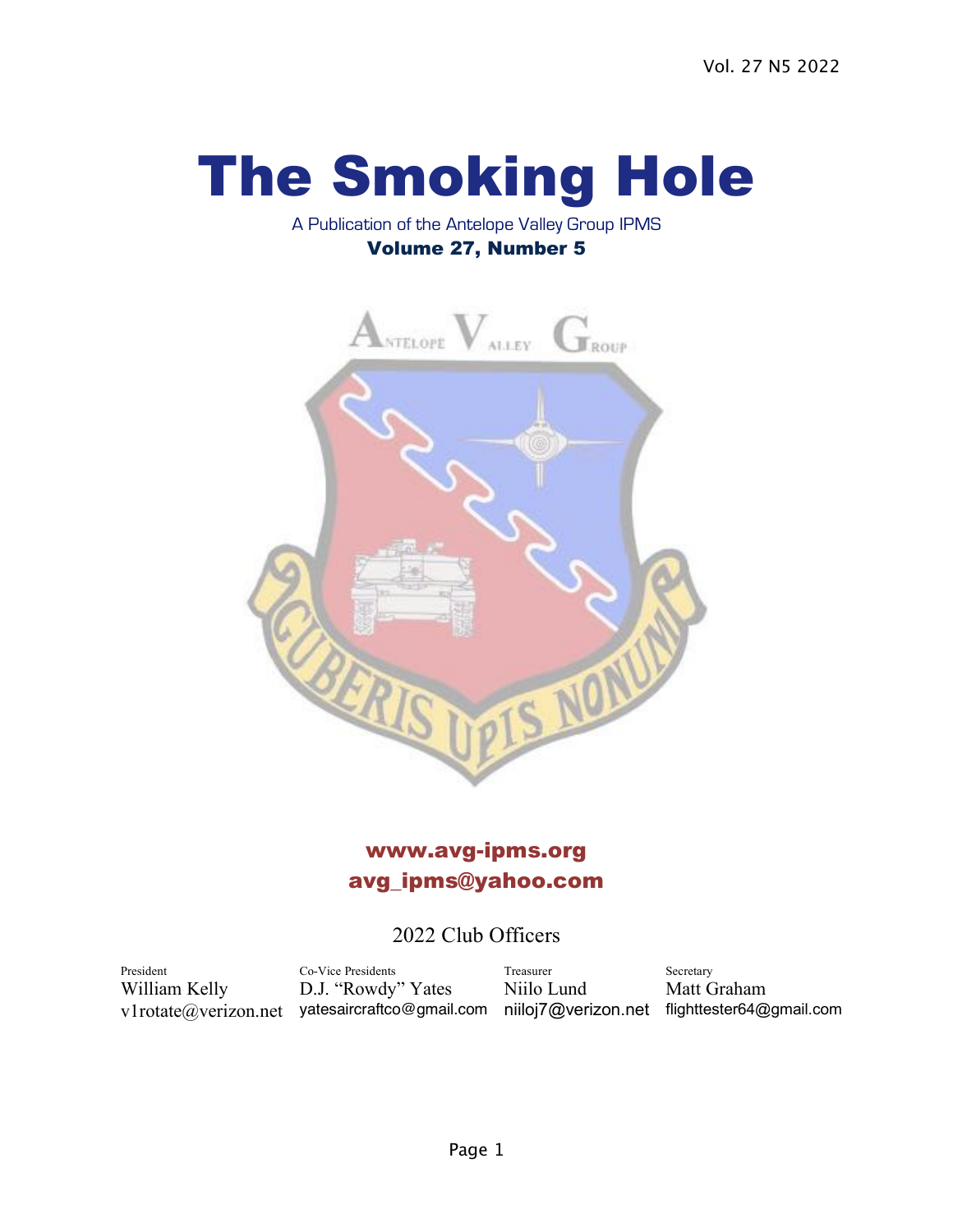## Club News and Business

## APRIL MEETING 1:00 - 4:00 pm MAY 28, AT JURASSIC WRANGLER RICH R.'s HOUSE "CASA DE CANINE", ROSAMOND

#### April Meeting General Meeting Notes:

For April, we convened our second meeting in our new meeting space. Club dues were collected and we had further discussion of the contest

#### Latest Club Status

We are staring to settle in in our new meeting place. I, for one, think it is quite nice and should work out well for us.

A couple of club member asked me if there was any status on our old meeting place at the Rosamond Library. Out of curiosity, I talked directly to the Kern County Library System in Bakersfield. They told me that they have not had a budget increase since 2019, and although there have been many requests, they are not able to expand their limited opening times unless they receive more funds. Even the main Beale St. Library in Bakersfield is only open 3 days a week. So despite our long history at the Rosamond Library, I don't see us returning unless something drastically changes.

#### May Meeting

After 2 meetings at Desert Christian High, we're back to meeting at a club member's residence this month, as Jay unfortunately not available to open up the school for us. This month, Guru of all Kits Jurassic Rich R. has graciously offered his residence. An email has gone out to the club with directions.

#### Club Dues for 2022

Most members paid their dues at the April meeting. Just a reminder if you haven't dues are still \$36 for a year.

#### 2022 Desert Classic

Since we have settled on the venue, we can finalize the flyer. Previous Prez Dwight has the file and confirmed that he will update the flyer

We did add one special category, "40<sup>th</sup> Anniversary of the Falklands", at the request of Mike W., who will sponsor the award

We planned to view the gym at Desert Christian at the meeting, but as the floor had just been refinished, so we'll look at it during a future meeting. Jay also made us aware that there are only a small number of tables available, so we'll need to source additional tables (likely rentals – we have done that previously for a Regional).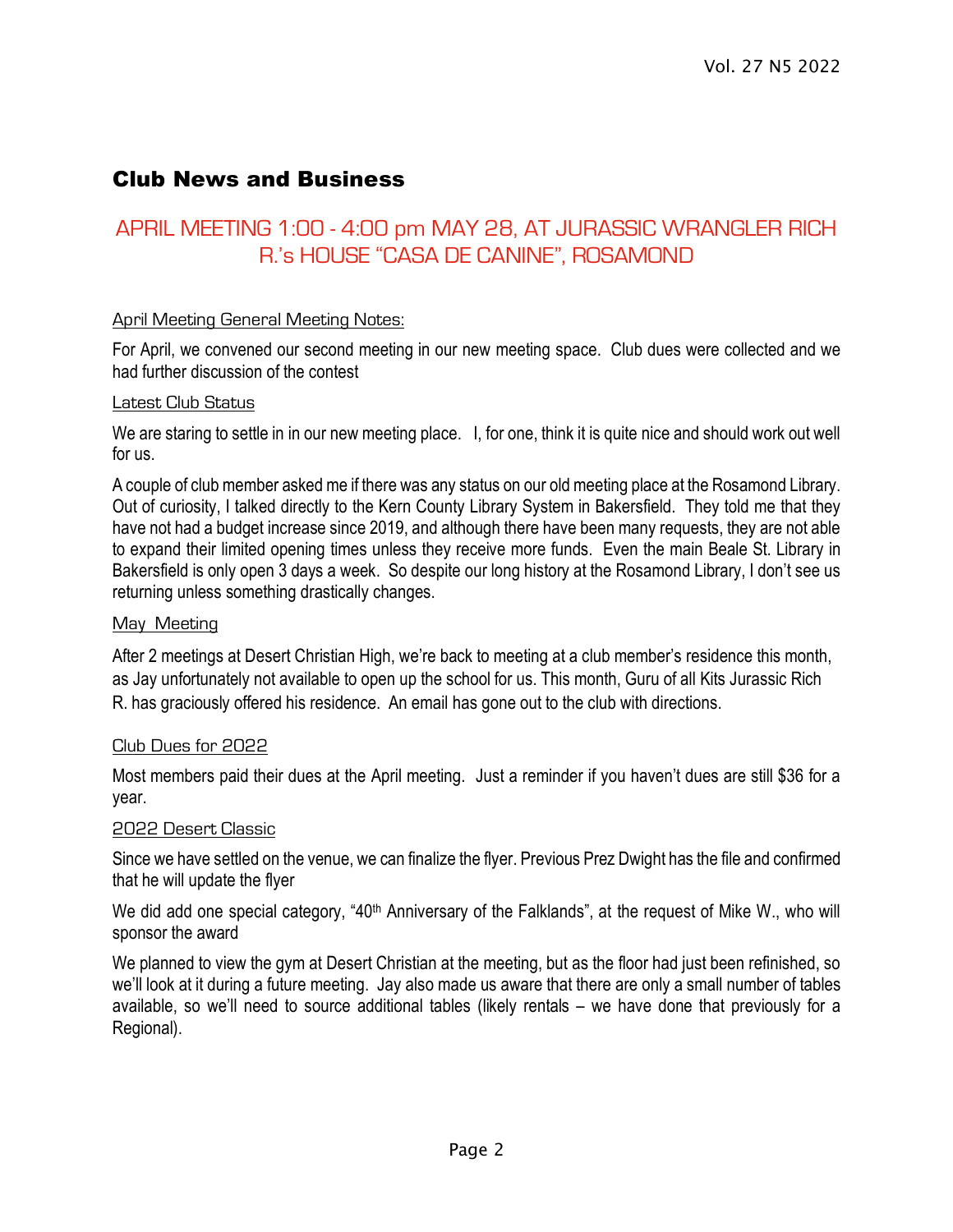#### Updated Group Membership Picture

Partially due a snafu distributing the newsletter with the reminder to wear a club shirt so we could update the club membership phot, and the members who WERE aware (me, again) forgetting to wear their shirts, we didn't take the photo at the April meeting. It was suggested that perhaps the photo be postponed until the contest, as that is usually when we have the largest membership turnout. The majority of the members in attendance agreed, so that is the current plan.

#### Upcoming In-House Contests

We still have 2 postponed in-house contests, "Jurassic Plastic" and "Your Personal/Professional Experience". "Jurassic Plastic" is the same rules as always – build a pre-1980 kit OOB. "Personal/Professional Experience" is to build a model of something from your life or career (and airplane you flew or tested, a favorite car you owned, a ship you served on, etc.)

Were currently planning "Personal/Professional Experience" for June and "Jurassic" for August.

#### April Meeting

Another great meeting in our new digs with a good turnout in attendance As usual there were a number of nice models displayed

John S. had his 1/72nd Beech 1900 ail ambulance from Sova-M. Sova-M appears to be an offshoot of A-Model as this is the same as A-Model kit



It's a limited-run kit, but John says it goes together well once the parts are cleaned up. He says the most effort was modifying the propellers so the blades were in the feathered position, as the 1900 is powered by PT6 engines, which, as free-turbine engines, are parked with the propellers feathered.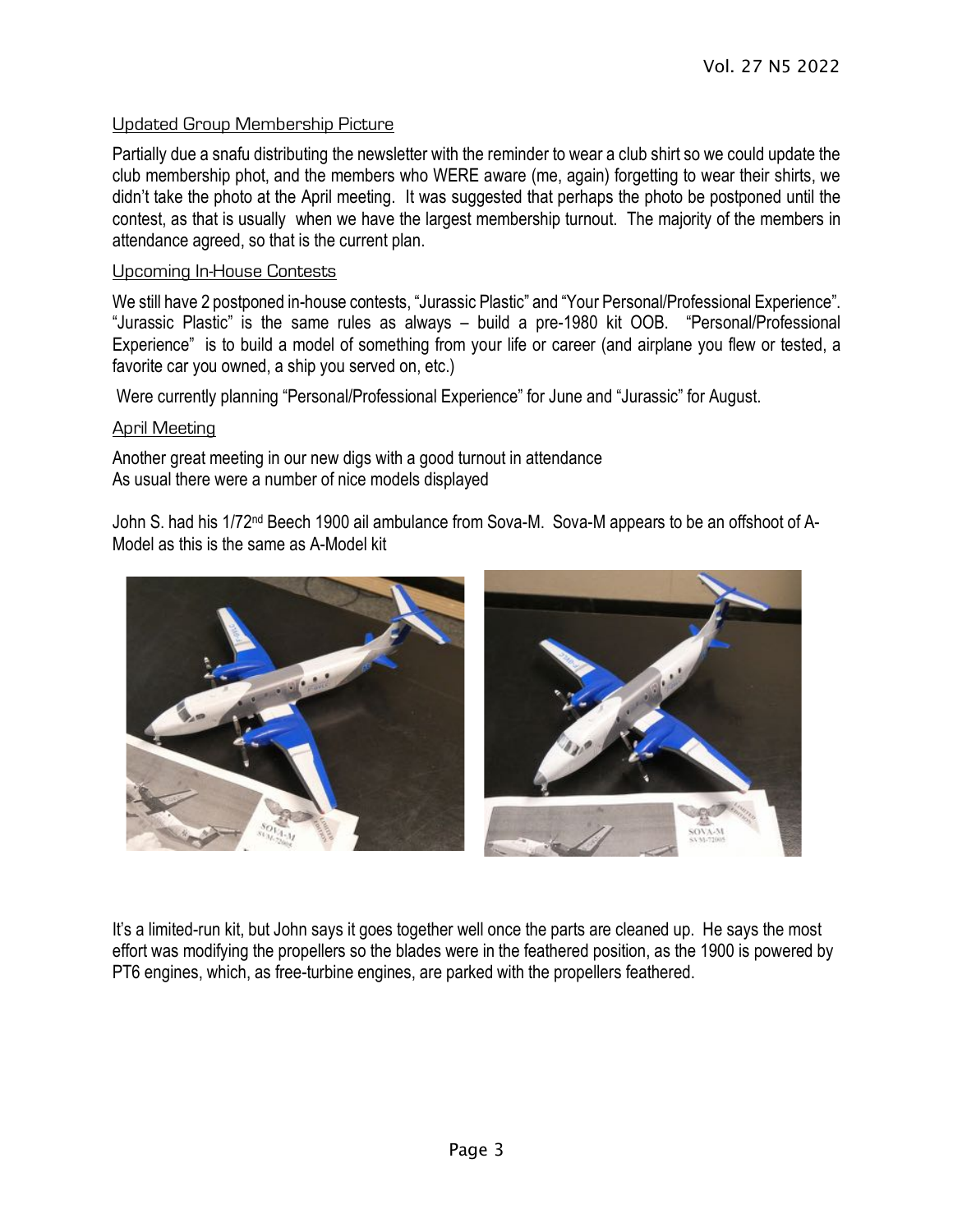Luis built an 1/48th Tamiya A6M5 Zero





Luis painted his model with Tamiya paints. He originally used aftermarket decals, but disaster struck when the Solvaset he used destroyed them. He was forced to fall back on the kit decals. Luis made the custom base for a grand total of \$3!

Mike W. brought his 1/700<sup>th</sup> HMS Audacity.



It's a 3-D printed kit, which originally cost a princely \$7.50! Mike added some guns and a small amount of etch and hand-painted the model with Scalecoat paints

Mike O. brought 2 models, a Takom 1/35<sup>th</sup> Hanomag SS-100 tractor and a Tamiya 1/48<sup>th</sup> M1A2



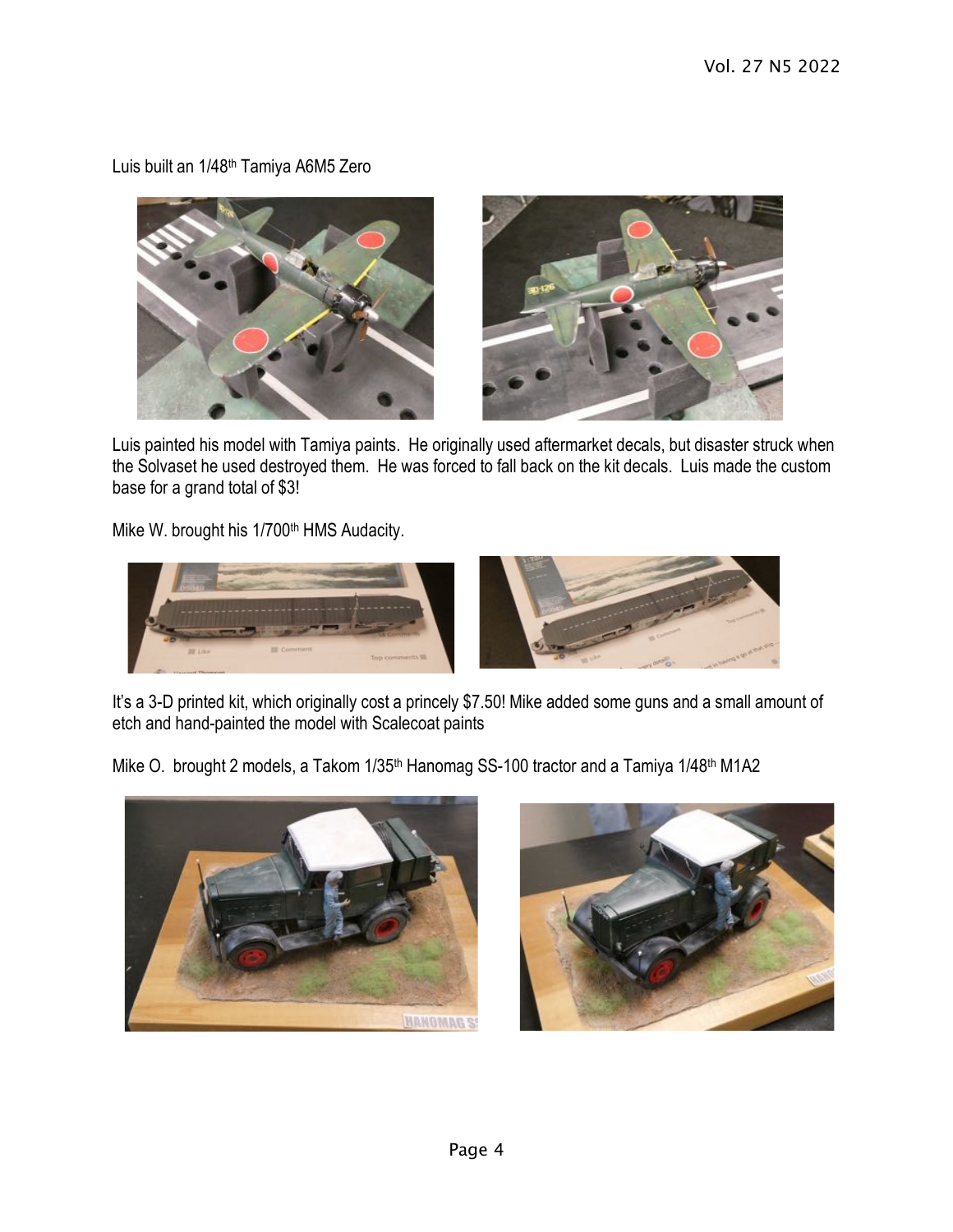

The SS-100 was originally a pre-war civilian tractor that was pressed into service by the German military in WW2. It was often used to tow V2 missiles. After the war, many once again reverted to civilian service and that what Mike has built his model to represent. Mike says the Tamiya M1A2 was a relatively simple kit and an easy build.

Mike S. has produced a beautiful model of a Ukrainian T-64BM Bulet, from a1/35<sup>th</sup> Trumpeter kit. Mike notes although the cross markings may at first appear to be Romanian, they are in fact the symbol of the Ukrainian Ground Forces.



It took Mike 25 hours to construct, and he didn't add any aftermarket. Paint is his usual Tamiya and Vallejo and he produced the digital camo scheme with "lots of little pieces of Tamiya masking tape". Additionally, Mike says; " Plastic pieces, 740+. There were also 125 1mm photo-etch discs that went to the top and sides of the turret. I wish I'd just filled the turret indentations with putty, since most can't be seen under reactive armor and stowage."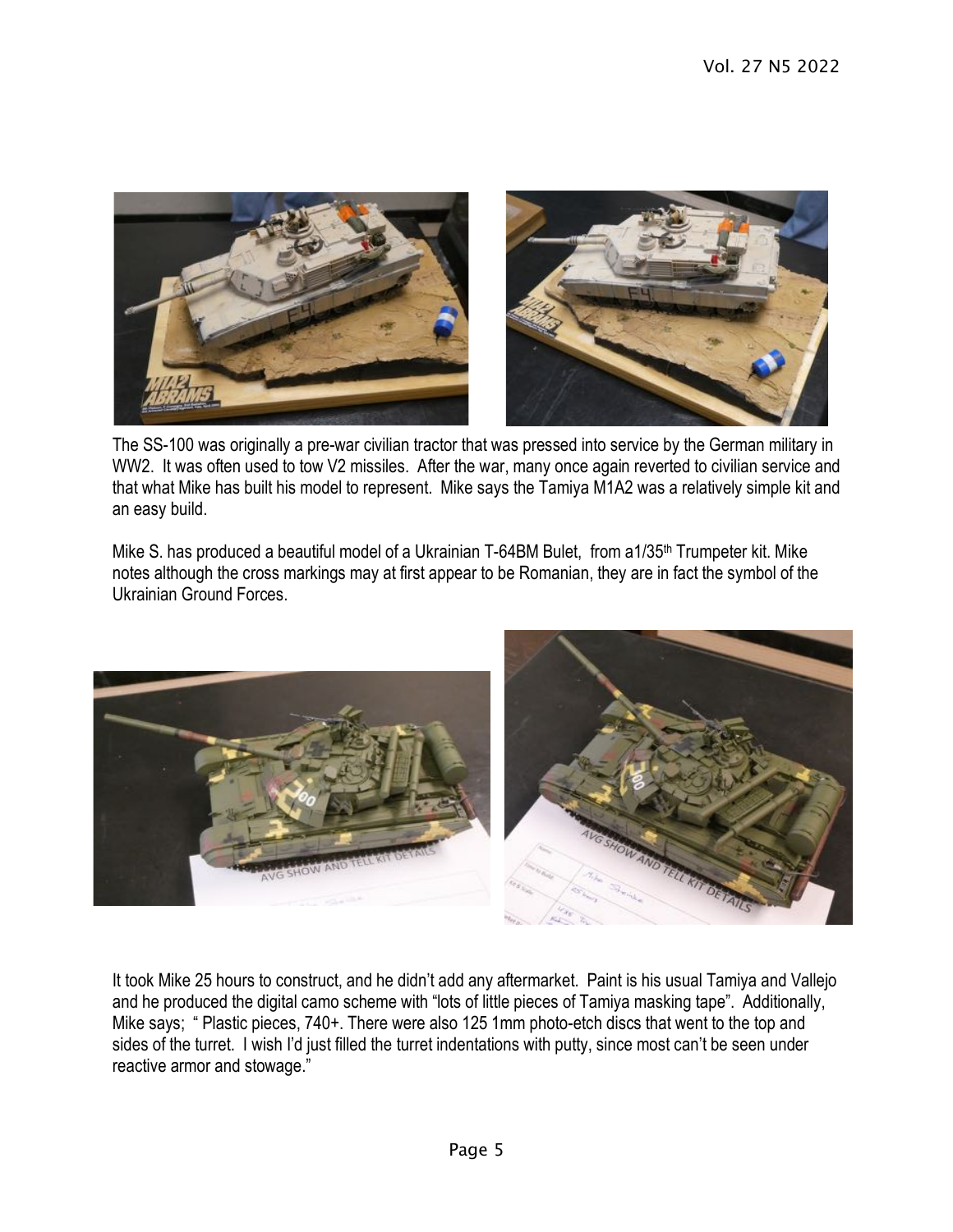I'm not really sure where Niilo finds these weird old Jurassic kits, but this time he's built the Lindberg 1/64<sup>th</sup> stern-wheel riverboat "Southern Belle"



It took 80 hours over 1 month for Niilo to complete his build. He used Tamiya and Testors paint and a couple metallic Gundam marker for finish. Aftermarket is printer's packing twine for the ropes. Niilo writes: "The stern-wheel riverboat, also known as a tow boat, was built to move a string of barges in shallow rivers, most notably the Mississippi. In most ports, the barges were lashed together in a string and were pushed wherever they need to go. Empty barges upriver to pick up cargo and back down river to delivery ports like Now Orleans.

The build was fairly straightforward , with good fit for most parts. Unfortunately, the hardest and most assembly of difficulty is contained inside the lower aft cabin. A small battery location and paddle wheel gearing, which allows the model to be powered and move the paddle wheel if assembled correctly. The wheel operates as it is supposed to, but is not powered for this mode.

Figures provided with the kit were not completed and positioned appropriately on the model as a personal choice. Interesting build with operating challenges if you care to power the paddle wheel. Try it if you want to build something different"

.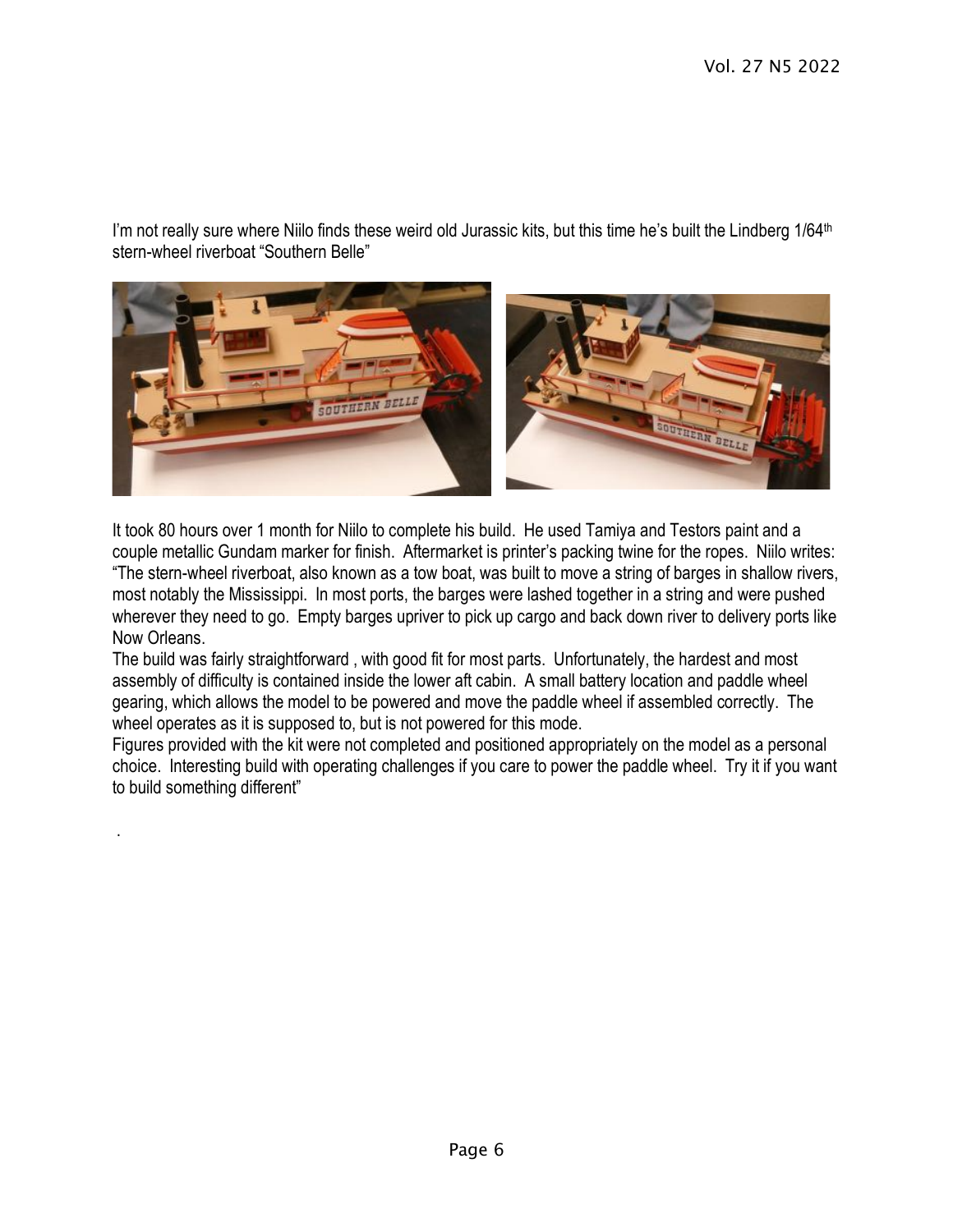# Meeting Schedule (Tentative)

| Primary  | Activities                                                                                                    | Refreshments | Demo | Review |  |
|----------|---------------------------------------------------------------------------------------------------------------|--------------|------|--------|--|
| $15$ Jan | Physical meeting at Prez Bill K's house, Palmdale $1 - pm$                                                    |              |      |        |  |
| 19 Feb   | Physical meeting at Admin Amateur Matt's house, Palmdale $1 - 4$ pm                                           |              |      |        |  |
| 19 Mar   | Physical meeting at Desert Christian High School, Lancaster $1 - 4$ pm                                        |              |      |        |  |
| 16 Apr   | Meeting at Desert Christian High School, Lancaster, 1 - 4pm                                                   |              |      |        |  |
| 28 May   | Meeting at Rich R.'s house, Rosamond, $1 - 4$ pm                                                              |              |      |        |  |
| 18 June  | Meeting at Desert Christian High School, Lancaster, $1 - 4$ pm                                                |              |      |        |  |
| 16 July  | Meeting at Desert Christian High School, Lancaster, $1 - 4$ pm                                                |              |      |        |  |
| 20 Aug   | Meeting at Desert Christian High School, Lancaster, $1 - 4$ pm                                                |              |      |        |  |
| 17 Sept  | Meeting at Desert Christian High School, Lancaster, $1 - 4$ pm                                                |              |      |        |  |
| 15 Oct   | Meeting at Desert Christian High School, Lancaster, 1 - 4pm                                                   |              |      |        |  |
| 29 Oct   | 2022 Desert Classic, Desert Christian High School Gym                                                         |              |      |        |  |
| 19 Nov   | Meeting at Desert Christian High School, Lancaster, 1 - 4pm, 2023 Club Officer<br><b>Nominations</b>          |              |      |        |  |
| 17 Dec   | Meeting at Desert Christian High School, Lancaster, $1 - 4$ pm, 2023 Club Officer<br>Elections, Gift Exchange |              |      |        |  |

# The Tool Crib

Nothing this month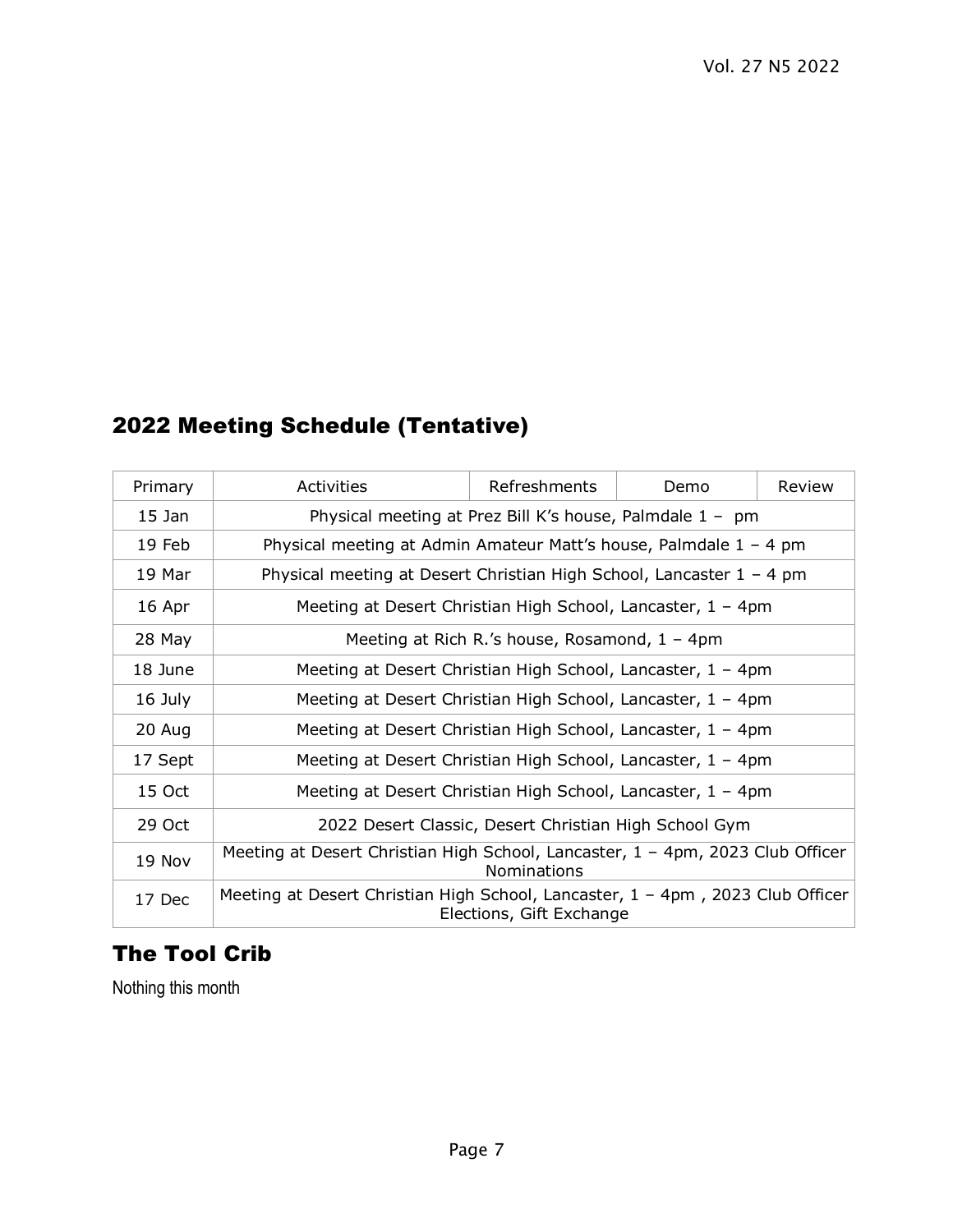## Kit Reviews

*Roden 1/35th 1947 PD-3751 Silverside Bus*



Modern intercity busses trace their lineage back to the stage coaches of the 19th Century. Early motorbuses were derived from heavy trucks, with the first motorbus in the United States being built by the Mack Truck company. The first purpose-built bus (not a converted truck) is credited to the Faegol company of Oakland, CA.

The Greyhound Stage Line began in Minnesota in 1913, running a 10-mile route with a single Hupmobile automobile. Greyhound produced their own busses (based on truck frames) for many years, but in the 1930's, they entered into an agreement to purchase busses from Yellow Coach, a division of General Motors. Yellow had introduced a series of advanced designs, created by designer Dwight Austin, formerly of Pickwick Coaches. The Yellow Coaches were purpose-built as busses introducing features such and rear-mounted engines and underfloor luggage compartments. The Yellow Coaches also introduced diesel engines, using Charles "Engine Charlie" Kettering's blower-scavenged 2-stroke Detroit Diesel design, the 6- 71. Incidentally, these engines were quite robust and were used extensively in WW2, powering landing craft and the A2 variant of the Sherman (in a dual installation). It was copied by the Russians and used in trucks. Greyhound ordered 900 Yellow Model 743's in 1939 and a number of 1201's. These had polished, fluted aluminum sides and became known as "Silversides"

Bus production was mostly halted during the war although GM was allowed to produce some busses for Greyhound in 1944. Following the end of war, Greyhound needed to replace much of their fleet, and ordered an updated version of the 1201smaller . Yellow Coach had been re-branded as General Motors Truck and Coach, the new bus was designated the PD-3751, where "PD" signified "Parlor Coach" (as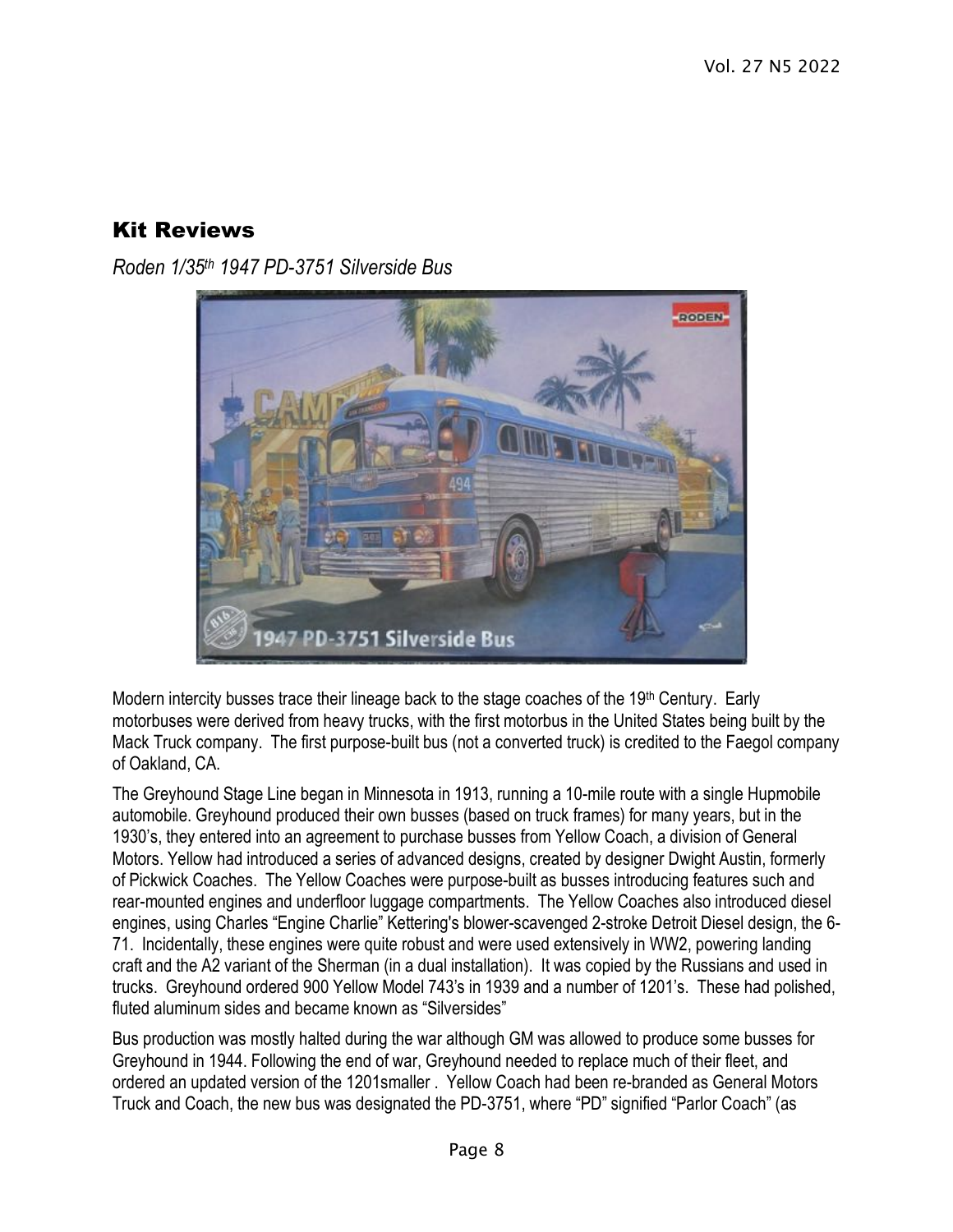opposed to "Transit" -a city bus) and "Diesel", "37" was the passenger capacity. The last 2 numbers usually indicated the series revision (i.e. 3702, 2<sup>nd</sup> revision, 3704, 4<sup>th</sup> revision), but in this case, "51" indicated a special version for Greyhound. Over 1600 PD-3751's (and similar 4151's) were produced. As in indication of the quality of these vehicles, a number are still operating as private vehicles (many have been converted to RV's). GM went on to dominate the intercity bus market with the iconic Raymond Lowey-designed 40-ft Senicruiser, exclusive to Greyhound, and the PD-4104, which incorporated much Senicruiser technology. At one time GM had over 80% of the intercity coach market. But by the late 1970's, lack of innovation, Greyhound's purchase of Motor Coach Industries (MCI) and their switch to an MCI fleet and strong transit bus demand led to GM discontinuing intercity bus production in 1980.

There have not been a large number of bus kits produced. Revell released a couple in recent years in 1/24<sup>th</sup> scale, the iconic London Routemaster double-decker and the futuristic Neoplan Cityliner. There have also been a 1/32 Japanese intercity and transit busses from Aoshima and Fujimi.

Roden has also produced several previous bus kits, in more standard 'armor' scales of 1/35<sup>th</sup> and 1/72. These have mostly been more military oriented, with the 1/35<sup>th</sup> kits depicting military wartime Opel Blitz busses, but several of the smaller kits depict the spectacular Art Deco Blitz "streamliner' civil busses from the 30's. So it was to some surprise that Roden announced a kit of the PD-3751. This is, to my knowledge, the first ever plastic kit of a mainstream GM bus.



The kit packs quite a large number of parts in a medium-size, fairly flat box. There are 14 sprues of light gray parts, one of clear and a small etch sheet. This is a full-detail kit, with a full interior with 37 passenger seats and luggage racks, a very neat replica of the Detroit Diesel 6-71 engine and full suspension detail. The wheels and tires are all plastic and are molded in halves. This is one area where I noted a slight inaccuracy – the wheels are of the modern 10-hole aluminum style, not the steel wheels the original bus would have had.

The body builds up from a number of parts – 2 sides, a 2-piece floor, nose and tail pieces and the roof. All the light lenses are on the clear sprue.

The small etch sheet contains the screen for the radiator intake and 2 running dog-shaped backer boards for the Greyhound logos.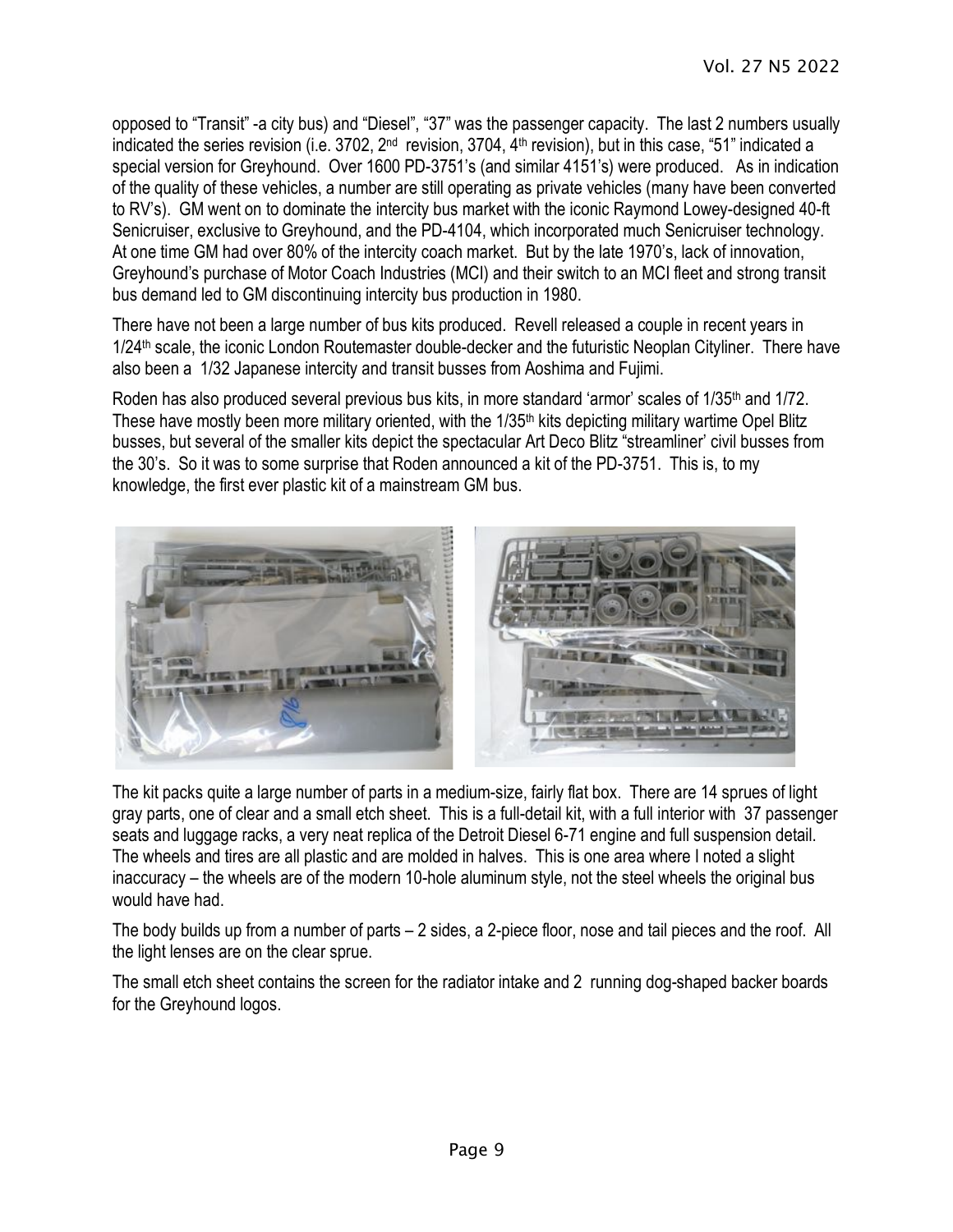



The decal sheet reproduces the Greyhound logos and titles and has bus numbers for 8 different busses and a number of destination signs. There is a military connection – titles for the Northwest Service Command are included.



Also included is a full-size poster of the evocative box art by late artist Valery Grygorenko, who sadly was killed recently during a Russian attack on Kiev. One neat detail of the painting is the reflection of a landing twin-engine airplane (look like a Lockheed Electra) in the busses' windshield.

This will not be a quick build – it's a complex kit with a lot of parts. Roden also doesn't have a reputation for the best fit, although they have been improving. I have heard the Blitz bus kits assemble well, though, so with luck this will, too. The finished model will be good-sized (over a foot long) and will be an impressive model of an unusual subject.

The kit retails for \$90, but there's a lot of plastic in the box. I routinely see them for sale on the discount sites for \$65 to \$70. I got mine directly from Ukraine for about \$45, from my favorite seller (The Plastic Model Store), who just announced they are back in business!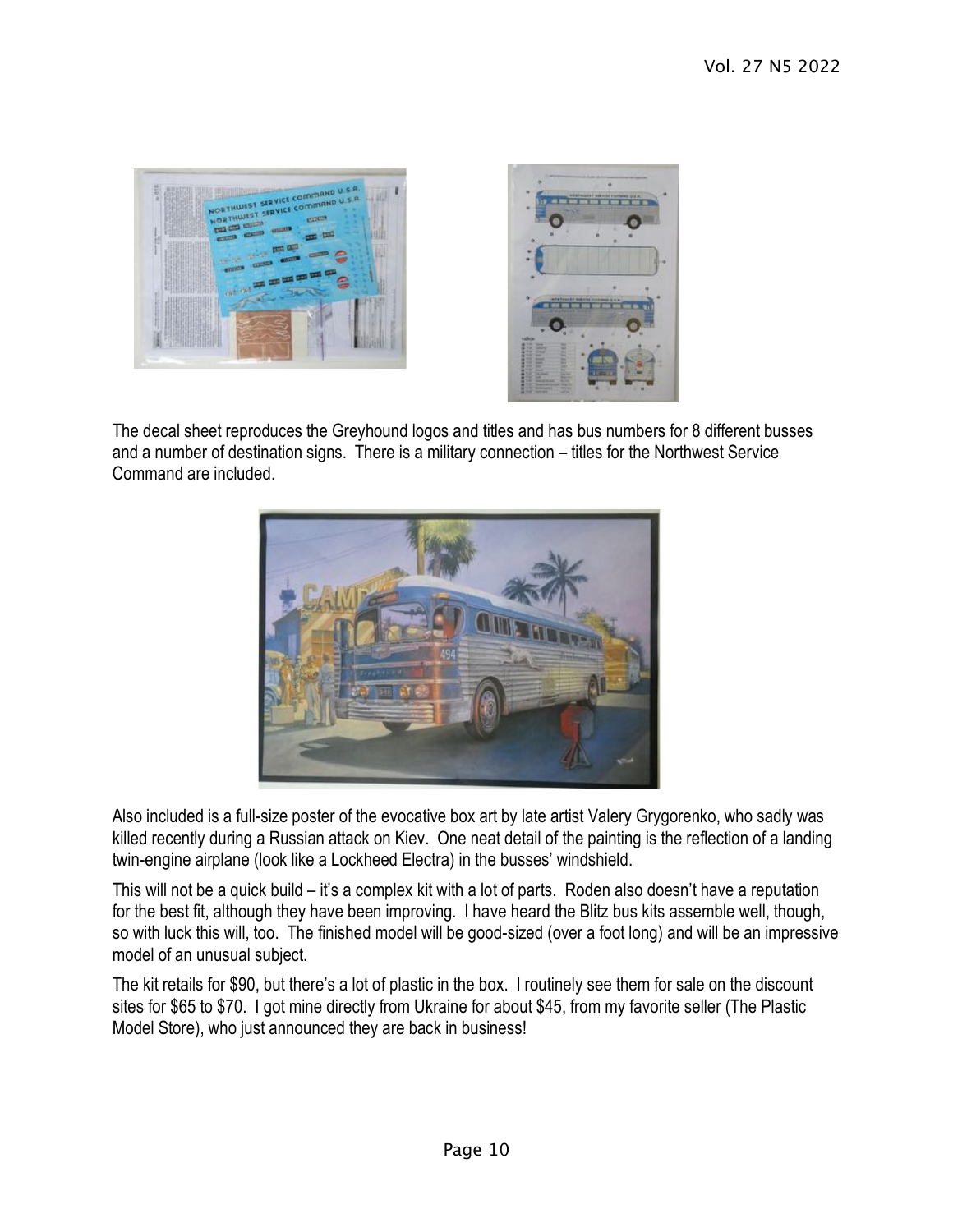## Club Demos

None this month.

# Member Show and Tell, 29<sup>th</sup> COVID Edition

Number of nice builds on the club email thread this month

Prez Emeritus Tracy has completed several models. I think Tracy's modeling tastes are about as eclectic as mine – he's built a car, a ship and an airplane!

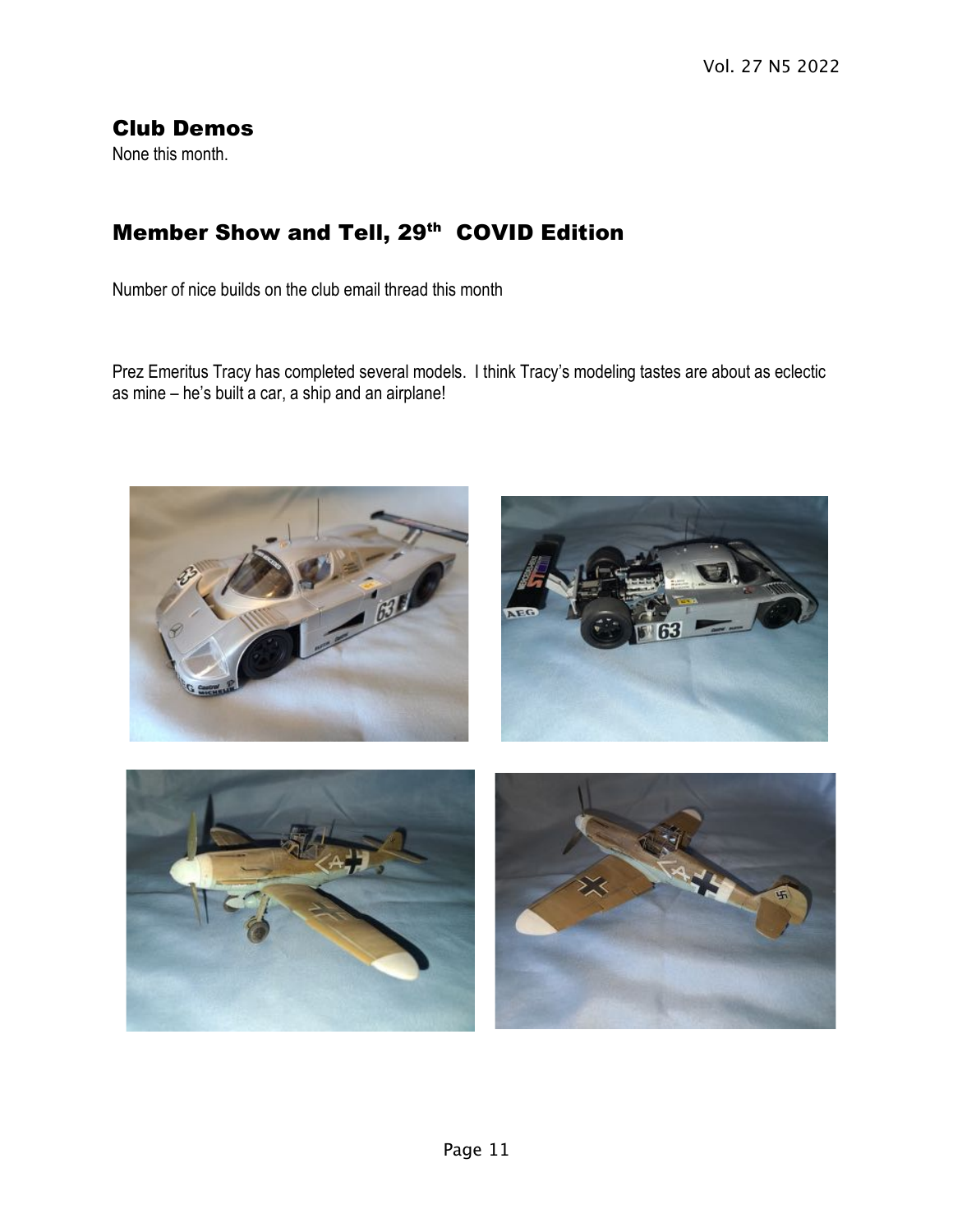

The airplane is a Bf.109 (of course!). It's the  $1/48<sup>th</sup>$  Hasegawa Bf.109F. The car is the  $1/24<sup>th</sup>$ Tamiya Sauber Mercedes Le Mans racer, and the ship it the 1/700<sup>th</sup> Cyber Hobby Independence-Class LCS. (USS Coronado).

Tracy says:

The car is the Tamiya Sauber Mercedes C9 endurance race car. I used the Studio 27 carbon decal set that adds carbon fiber details to various places and the Studio 27 upgrade set. Its PE that adds a lot of extra detail to the base kit. I painted it with Zero Paints Sauber Mica silver paint on the body and mostly Tamiya paints elsewhere only because its what they called out and I didn't feel like translating to another product. I used IndyCal decals on it because the kit decals came apart as soon as they hit water. I'm really happy with the way it came out but like my Honda 272 F1 car this thing required a lot of cleanup of the parts. There was flash everywhere.

The 109 is A Hasegawa Bf109F-2. I used a basic Hase F-2 kit that I added an Aires resin cockpit and Eduard PE instrument panel. I used an Eduard drop tank and mount from my spares box as they have better detail then the Hasegawa. I used Eduard PE seatbelts and fitted Eduard Bronze gear legs to the Hasegawa wings. The decals came with the kit and are from Aeromaster. I used my normal MIG Ammo paints but tried their new acrylic wash. I usually use their filters and pigments but wanted to try their wash. I don't like it at all. It went on to dark and I'm not happy with the finish but at least I tried and now I know I don't like it. Live and learn

The last one is the CyberHobby 1/700 USS Coranado LCS-4. Its a tiny little thing being only a bit over 7 inches long. It comes with all kinds of details including PE for the nets around the flight deck. I used mostly MIG Ammo paints, filters and pigments with a few things done with Tamiya paints. It didn't come with the Harpoon tubes on the bow deck but the LCS-2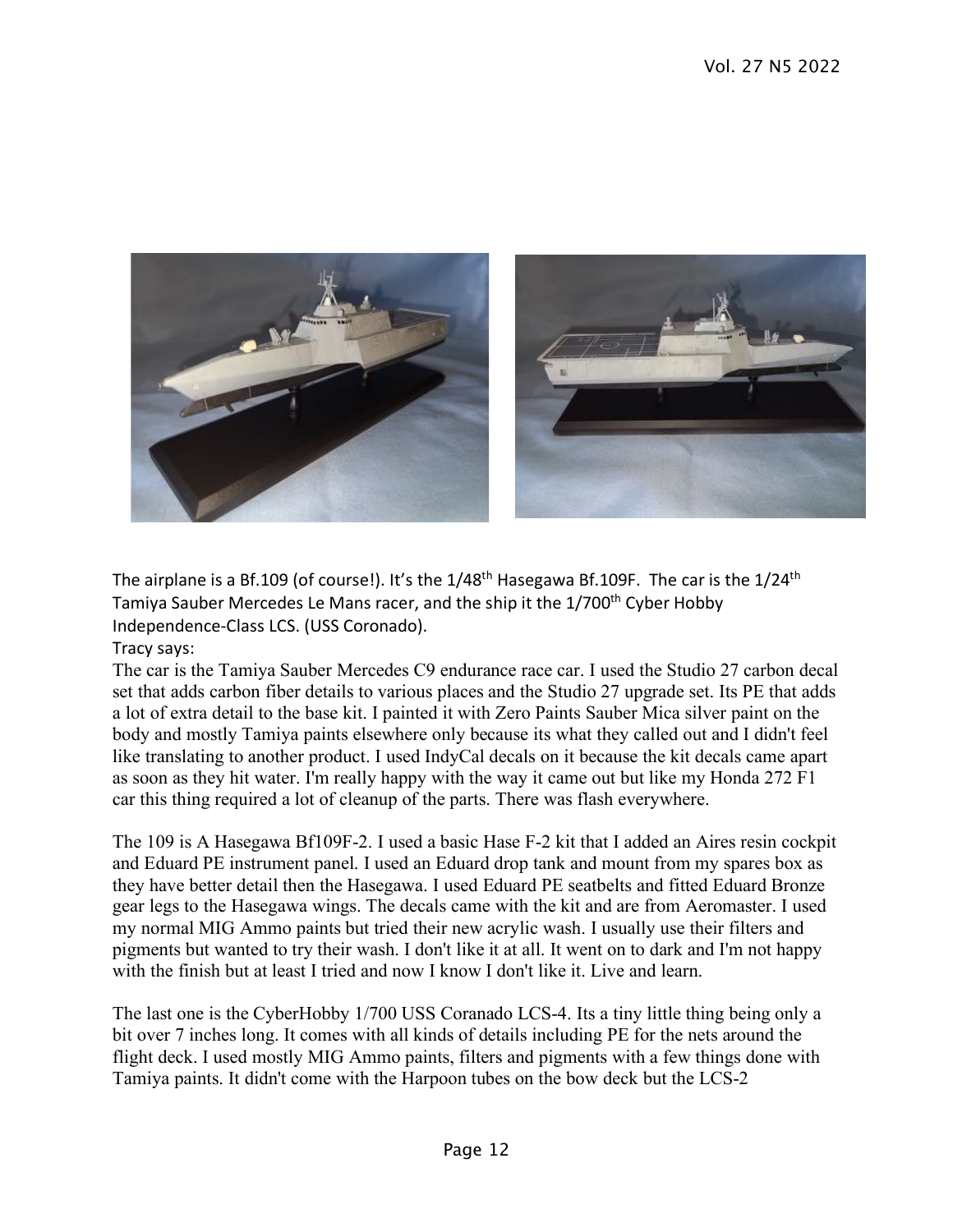Independence had them so I robbed from them. I still have to add a helicopter to the flight deck but haven't gotten it done.

Veep Rowdy has done a really cool build as a presentation for a WW2 Vet. Atlantis re-pop of the old boxscale Revell B-24. He's done a great job on that ancient kit.







"This is the B-24 I built for a WWII USAAC 8th AF B-24 Pilot & POW (also one of the last few survivors from the Buchenwald Concentration) who happens to be a long time friend of the family's, as a present for his 99th Birthday & Christmas back in 2020. He said that it was "The best present he ever got!" (and he also had "something in his eye"...). The day I brought it to him, I had put on my WWII USAAF uniform (from volunteering with the CAF), he was also glad to see me in my Army Air Corps 'Pinks', and dug out his old Pinks & Greens, he said if he'd had known about it, he'd have dressed for the occasion!...

He later gave it a place of honor on it's own shelf in his room (He put the brass plate under the wood base I made) and according to his daughter he spins the props almost every morning - though he doesn't know she sees him doing it! He's since turned 100 last December! (And I can honestly say, I've known him ALL my life! )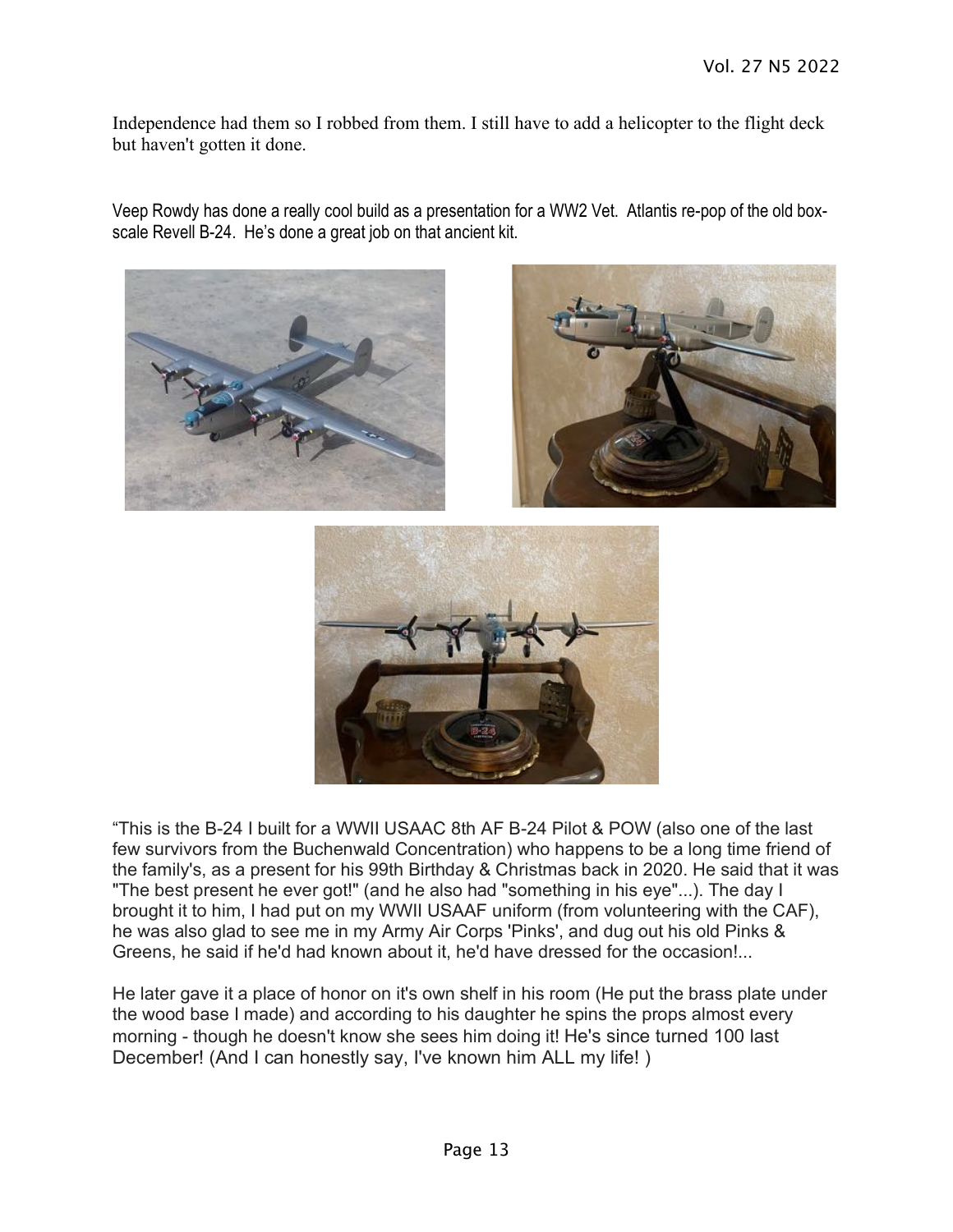The kit: This is The Atlantis re-issue ot the 1954 Revell B-24J. It required quite a bit of work to make it presentable, but was well worth the time & effort! (It also took TWO kits to get one model...) About a week's worth of work in total. Painted with lacquers, buffed & polished."